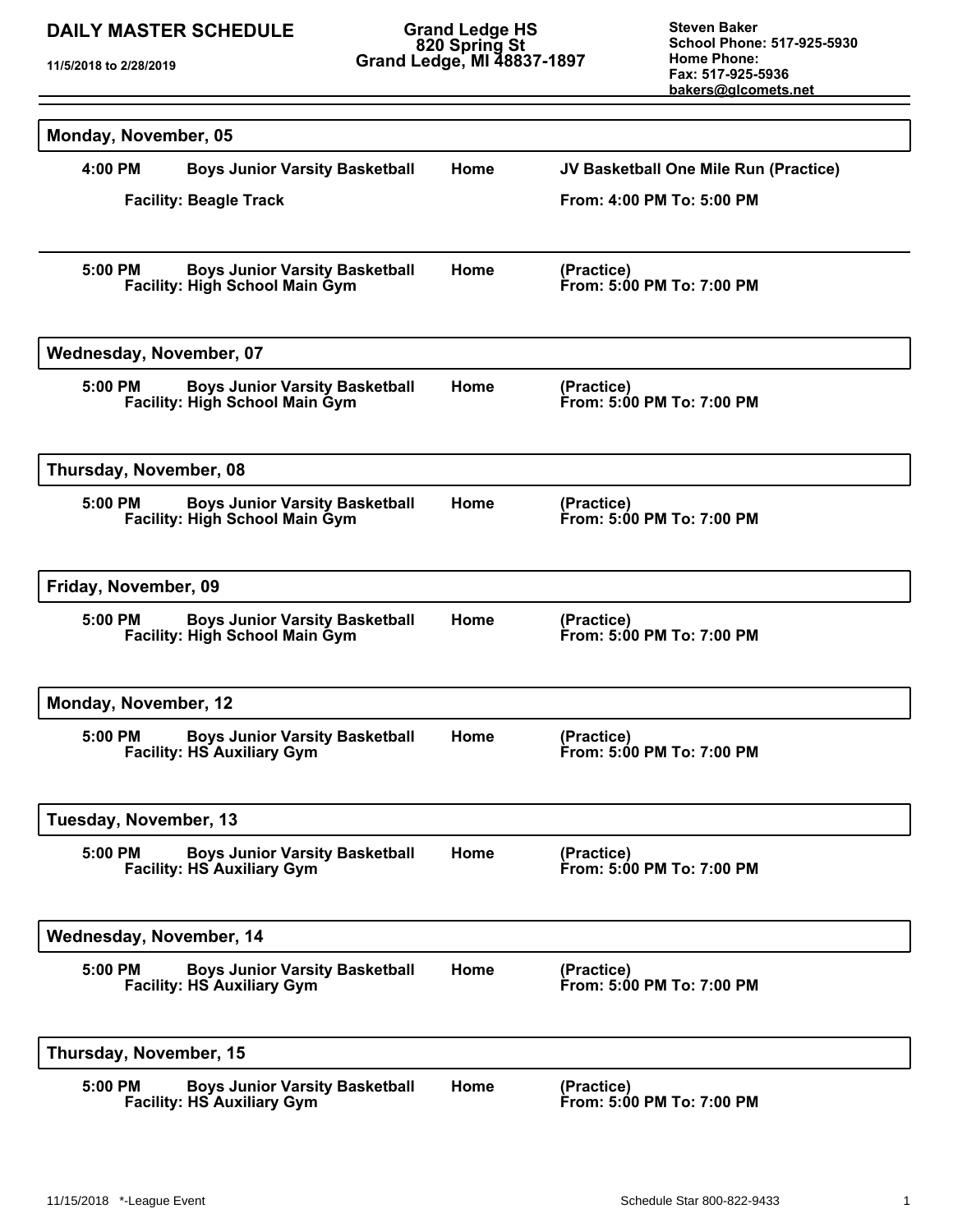**11/5/2018 to 2/28/2019**

**Grand Ledge HS 820 Spring St Grand Ledge, MI 48837-1897**

| Friday, November, 16                                                                      |      |                                                            |
|-------------------------------------------------------------------------------------------|------|------------------------------------------------------------|
| 5:00 PM<br><b>Boys Junior Varsity Basketball</b><br><b>Facility: HS Auxiliary Gym</b>     | Home | (Practice)<br>From: 5:00 PM To: 7:00 PM                    |
| Monday, November, 19                                                                      |      |                                                            |
| <b>Boys Junior Varsity Basketball</b><br>5:00 PM<br><b>Facility: High School Main Gym</b> | Home | (Practice)<br>From: 5:00 PM To: 7:00 PM                    |
| Tuesday, November, 20                                                                     |      |                                                            |
| 6:30 PM<br><b>Boys Junior Varsity Basketball</b><br><b>Facility: High School Main Gym</b> | Home | <b>Meet the Comets (Practice)</b><br><b>From: 6:30 PM</b>  |
| <b>Wednesday, November, 21</b>                                                            |      |                                                            |
| 12:45 PM<br><b>Boys Junior Varsity Basketball</b><br><b>Facility: HS Auxiliary Gym</b>    | Home | <b>Scrimmages (Practice)</b><br>From: 12:45 PM To: 7:00 PM |
| Monday, November, 26                                                                      |      |                                                            |
| 5:00 PM<br><b>Boys Junior Varsity Basketball</b><br><b>Facility: HS Auxiliary Gym</b>     | Home | (Practice)<br>From: 5:00 PM To: 7:00 PM                    |
| Tuesday, November, 27                                                                     |      |                                                            |
| <b>Boys Junior Varsity Basketball</b><br>5:30 PM<br>Dismissal Time: 2:25 PM               | Away | <b>Haslett High School</b>                                 |
| <b>Transport: District Bus</b>                                                            |      | Departs: 2:40 PM                                           |
| Wednesday, November, 28                                                                   |      |                                                            |
| 5:00 PM<br><b>Boys Junior Varsity Basketball</b><br><b>Facility: HS Auxiliary Gym</b>     | Home | (Practice)<br>From: 5:00 PM To: 7:00 PM                    |
| Thursday, November, 29                                                                    |      |                                                            |
| 5:30 PM<br><b>Boys Junior Varsity Basketball</b><br><b>Facility: High School Main Gym</b> | Home | <b>Lansing Eastern High School</b>                         |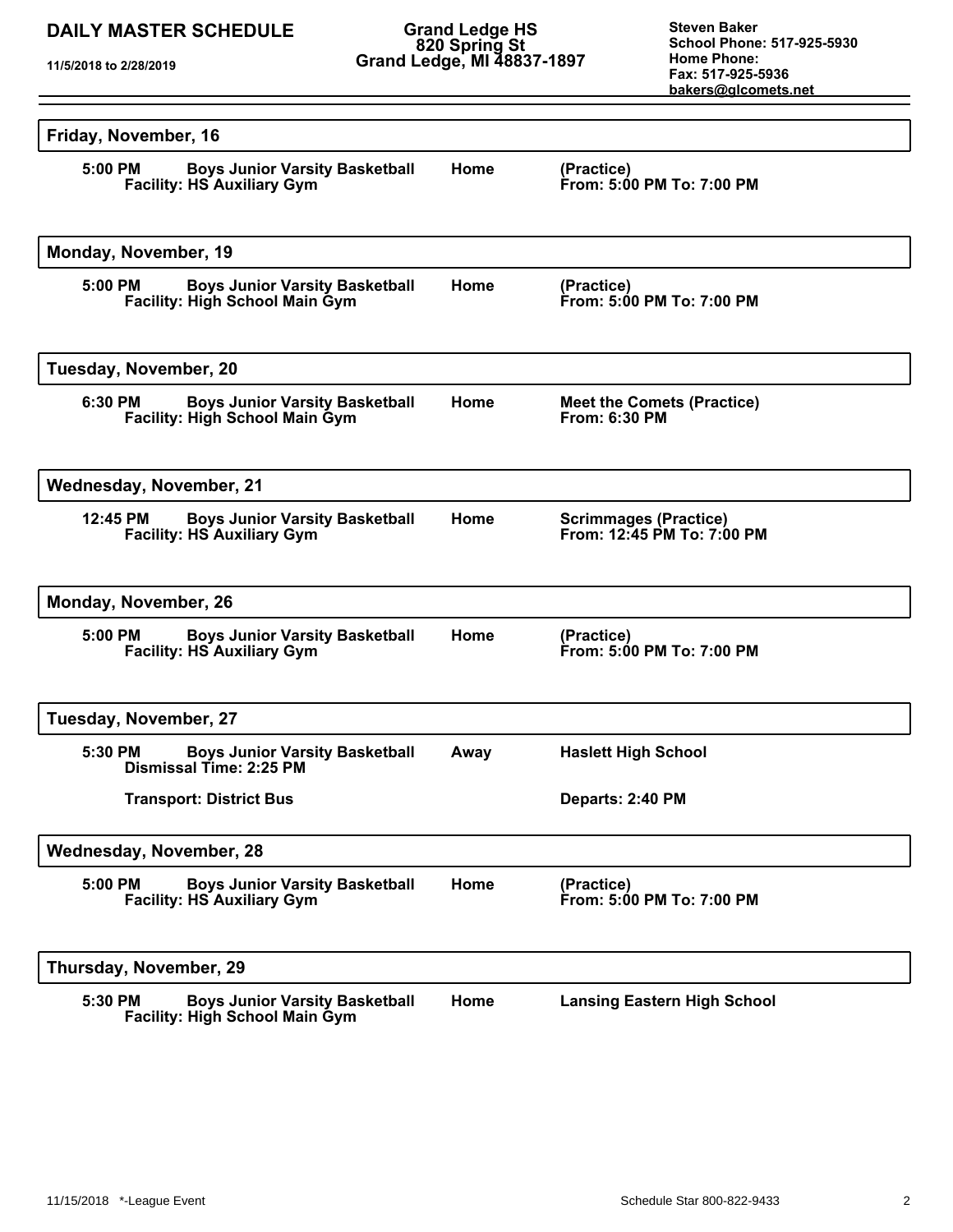**11/5/2018 to 2/28/2019**

**Grand Ledge HS 820 Spring St Grand Ledge, MI 48837-1897**

| Friday, November, 30           |                                                                                |      |                                                                 |  |
|--------------------------------|--------------------------------------------------------------------------------|------|-----------------------------------------------------------------|--|
| 5:00 PM                        | <b>Boys Junior Varsity Basketball</b><br><b>Facility: HS Auxiliary Gym</b>     | Home | (Practice)<br>From: 5:00 PM To: 7:00 PM                         |  |
| 5:30 PM                        | <b>Boys Junior Varsity Basketball</b><br><b>Facility: High School Main Gym</b> | Home | <b>Lansing Everett High School</b><br>From: 5:00 PM To: 7:00 PM |  |
| Monday, December, 03           |                                                                                |      |                                                                 |  |
| $3:00$ PM                      | <b>Boys Junior Varsity Basketball</b><br><b>Facility: High School Main Gym</b> | Home | (Practice)<br>From: 3:00 PM To: 5:00 PM                         |  |
| Tuesday, December, 04          |                                                                                |      |                                                                 |  |
| 5:00 PM                        | <b>Boys Junior Varsity Basketball</b><br><b>Facility: HS Auxiliary Gym</b>     | Home | (Practice)<br>From: 5:00 PM To: 7:00 PM                         |  |
| <b>Wednesday, December, 05</b> |                                                                                |      |                                                                 |  |
| 7:00 PM                        | <b>Boys Junior Varsity Basketball</b><br><b>Facility: HS Auxiliary Gym</b>     | Home | (Practice)<br>From: 7:00 PM To: 9:00 PM                         |  |
| Thursday, December, 06         |                                                                                |      |                                                                 |  |
| 7:00PM                         | <b>Boys Junior Varsity Basketball</b><br><b>Facility: High School Main Gym</b> | Home | <b>Okemos High School</b>                                       |  |
| Friday, December, 07           |                                                                                |      |                                                                 |  |
| 3:00 PM                        | <b>Boys Junior Varsity Basketball</b><br><b>Facility: High School Main Gym</b> | Home | (Practice)<br>From: 3:00 PM To: 5:00 PM                         |  |
| Saturday, December, 08         |                                                                                |      |                                                                 |  |
| 1:00 PM                        | <b>Boys Junior Varsity Basketball</b>                                          | Home | <b>Crossfit (Practice)</b><br>From: 1:00 PM To: 2:00 PM         |  |
| Monday, December, 10           |                                                                                |      |                                                                 |  |
| 5:00 PM                        | <b>Boys Junior Varsity Basketball</b><br><b>Facility: HS Auxiliary Gym</b>     | Home | (Practice)<br>From: 5:00 PM To: 7:00 PM                         |  |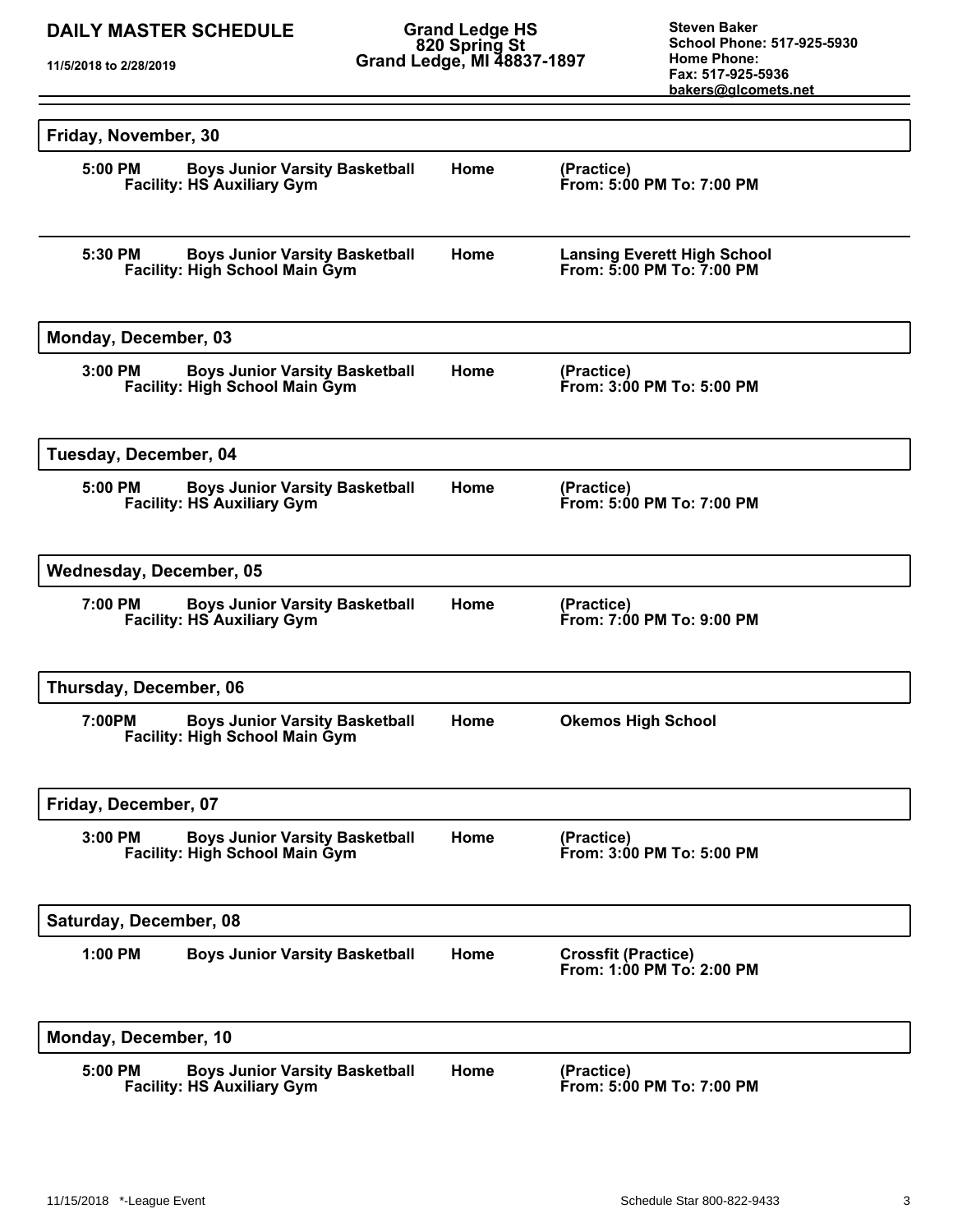**Grand Ledge HS 820 Spring St Grand Ledge, MI 48837-1897**

| Tuesday, December, 11                                                                       |      |                                                         |  |  |
|---------------------------------------------------------------------------------------------|------|---------------------------------------------------------|--|--|
| 5:30PM<br><b>Boys Junior Varsity Basketball</b><br><b>Facility: High School Main Gym</b>    | Home | <b>Lansing Sexton H.S.</b>                              |  |  |
| <b>Wednesday, December, 12</b>                                                              |      |                                                         |  |  |
| <b>Boys Junior Varsity Basketball</b><br>5:00 PM<br><b>Facility: HS Auxiliary Gym</b>       | Home | (Practice)<br>From: 5:00 PM To: 7:00 PM                 |  |  |
| Thursday, December, 13                                                                      |      |                                                         |  |  |
| *7:00 PM<br><b>Boys Junior Varsity Basketball</b>                                           | Away | <b>Waverly High School</b>                              |  |  |
| <b>Transport: District Bus</b>                                                              |      | Departs: 4:20 PM                                        |  |  |
| Friday, December, 14                                                                        |      |                                                         |  |  |
| <b>Boys Junior Varsity Basketball</b><br>$3:00$ PM<br><b>Facility: HS Auxiliary Gym</b>     | Home | (Practice)<br>From: 3:00 PM To: 5:00 PM                 |  |  |
| Saturday, December, 15                                                                      |      |                                                         |  |  |
| $1:00$ PM<br><b>Boys Junior Varsity Basketball</b>                                          | Home | <b>Crossfit (Practice)</b><br>From: 1:00 PM To: 2:00 PM |  |  |
| Monday, December, 17                                                                        |      |                                                         |  |  |
| <b>Boys Junior Varsity Basketball</b><br>$5:00$ PM<br><b>Facility: High School Main Gym</b> | Home | (Practice)<br>From: 5:00 PM To: 7:00 PM                 |  |  |
| Tuesday, December, 18                                                                       |      |                                                         |  |  |
| 5:30PM<br><b>Boys Junior Varsity Basketball</b><br>Facility: High School Main Gym           | Home | <b>Mount Pleasant High School</b>                       |  |  |
| <b>Wednesday, December, 19</b>                                                              |      |                                                         |  |  |
| <b>Boys Junior Varsity Basketball</b><br>5:00 PM<br><b>Facility: High School Main Gym</b>   | Home | (Practice)<br>From: 5:00 PM To: 7:00 PM                 |  |  |
| Thursday, December, 20                                                                      |      |                                                         |  |  |
| 5:00 PM<br><b>Boys Junior Varsity Basketball</b><br><b>Facility: High School Main Gym</b>   | Home | (Practice)<br>From: 5:00 PM To: 7:00 PM                 |  |  |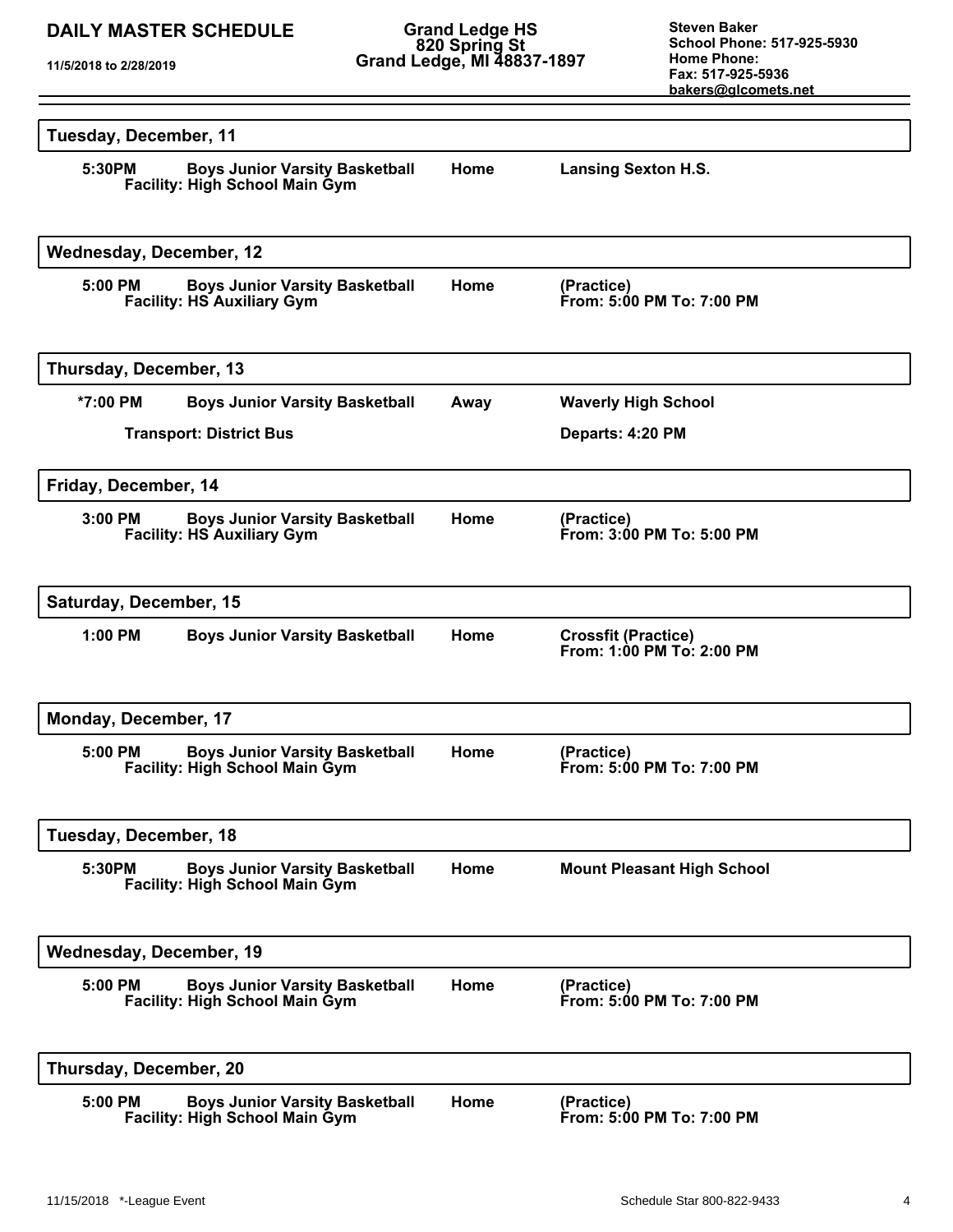**Grand Ledge HS 820 Spring St Grand Ledge, MI 48837-1897**

| Friday, December, 21   |                                                                                |      |                                                          |  |  |
|------------------------|--------------------------------------------------------------------------------|------|----------------------------------------------------------|--|--|
| 5:00 PM                | <b>Boys Junior Varsity Basketball</b><br>Facility: High School Main Gym        | Home | (Practice)<br>From: 5:00 PM To: 7:00 PM                  |  |  |
| Saturday, December, 22 |                                                                                |      |                                                          |  |  |
| 1:00 PM                | <b>Boys Junior Varsity Basketball</b>                                          | Home | <b>Crossfit (Practice)</b><br>From: 1:00 PM To: 2:00 PM  |  |  |
| Thursday, December, 27 |                                                                                |      |                                                          |  |  |
| 5:00 PM                | <b>Boys Junior Varsity Basketball</b><br><b>Facility: HS Auxiliary Gym</b>     | Home | (Practice)<br>From: 5:00 PM To: 7:00 PM                  |  |  |
| Friday, December, 28   |                                                                                |      |                                                          |  |  |
| 10:00 AM               | <b>Boys Junior Varsity Basketball</b>                                          |      | <b>Boys Basketball Scrimmages (Practice)</b>             |  |  |
|                        | <b>Facility: High School Main Gym</b>                                          |      | From: 10:00 AM To: 4:00 PM                               |  |  |
| Saturday, December, 29 |                                                                                |      |                                                          |  |  |
| 12:00 PM               | <b>Boys Junior Varsity Basketball</b>                                          | Home | <b>Crossfit (Practice)</b><br>From: 12:00 PM To: 1:00 PM |  |  |
|                        | Wednesday, January, 02                                                         |      |                                                          |  |  |
| $5:00$ PM              | <b>Boys Junior Varsity Basketball</b><br><b>Facility: HS Auxiliary Gym</b>     | Home | (Practice)<br>From: 5:00 PM To: 7:00 PM                  |  |  |
| Thursday, January, 03  |                                                                                |      |                                                          |  |  |
| 5:00 PM                | <b>Boys Junior Varsity Basketball</b><br><b>Facility: High School Main Gym</b> | Home | (Practice)<br>From: 5:00 PM To: 7:00 PM                  |  |  |
| Friday, January, 04    |                                                                                |      |                                                          |  |  |
| 5:00 PM                | <b>Boys Junior Varsity Basketball</b><br><b>Facility: HS Auxiliary Gym</b>     | Home | (Practice)<br>From: 5:00 PM To: 6:30 PM                  |  |  |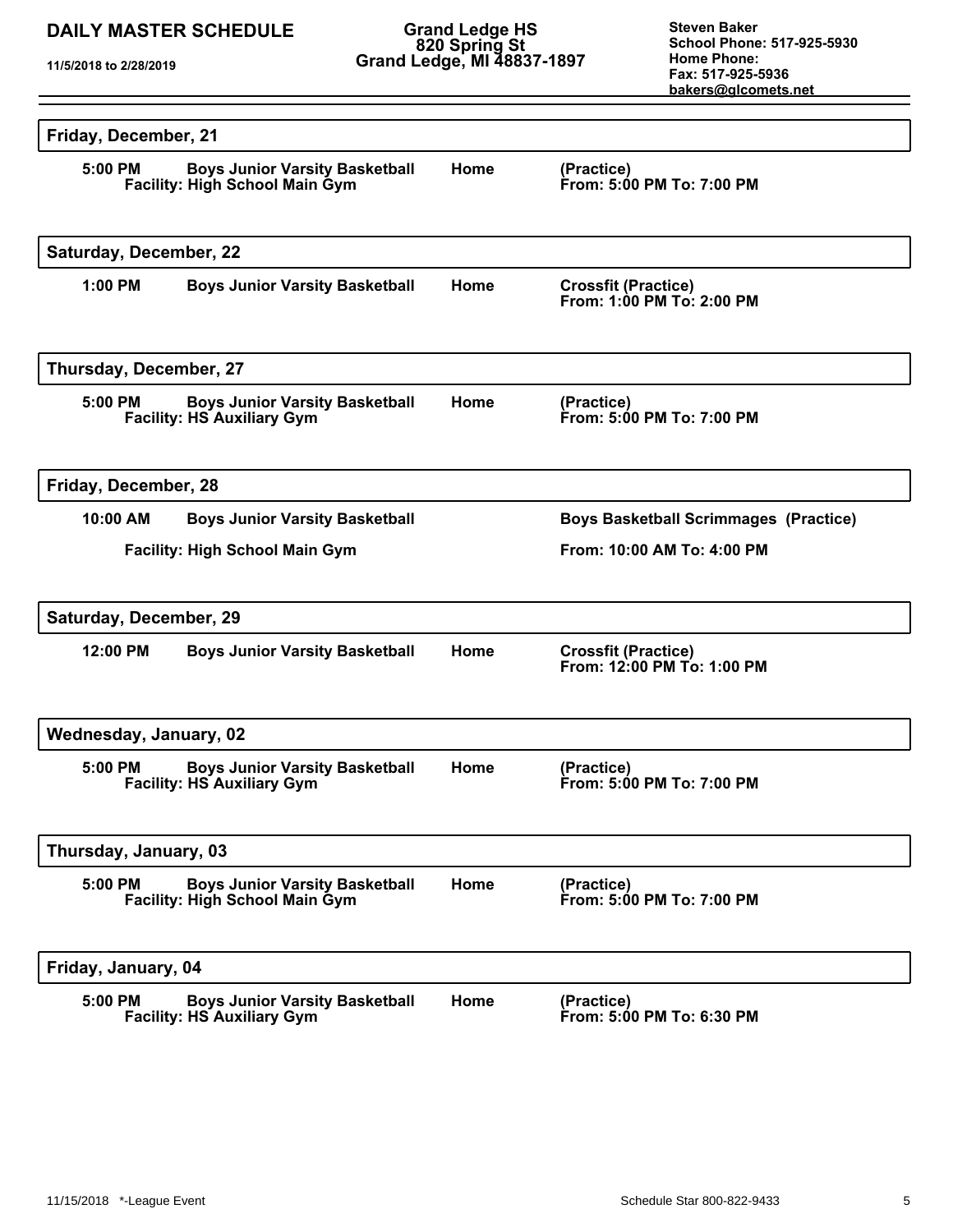**Grand Ledge HS 820 Spring St Grand Ledge, MI 48837-1897**

| Monday, January, 07                                                                         |      |                                                         |
|---------------------------------------------------------------------------------------------|------|---------------------------------------------------------|
| 7:00PM<br><b>Boys Junior Varsity Basketball</b><br><b>Facility: High School Main Gym</b>    | Home | <b>Lansing Everett High School</b>                      |
| Tuesday, January, 08                                                                        |      |                                                         |
| <b>Boys Junior Varsity Basketball</b><br>3:00 PM<br><b>Facility: HS Auxiliary Gym</b>       | Home | (Practice)<br>From: 3:00 PM To: 4:30 PM                 |
| Wednesday, January, 09                                                                      |      |                                                         |
| <b>Boys Junior Varsity Basketball</b><br>5:00 PM<br><b>Facility: HS Auxiliary Gym</b>       | Home | (Practice)<br>From: 5:00 PM To: 7:00 PM                 |
| Thursday, January, 10                                                                       |      |                                                         |
| 7:00 PM<br><b>Boys Junior Varsity Basketball</b>                                            | Away | <b>East Lansing High School</b>                         |
| <b>Transport: District Bus</b>                                                              |      | Departs: 4:00 PM                                        |
| Friday, January, 11                                                                         |      |                                                         |
| $3:00$ PM<br><b>Boys Junior Varsity Basketball</b><br><b>Facility: HS Auxiliary Gym</b>     | Home | (Practice)<br>From: 3:00 PM To: 5:00 PM                 |
| Saturday, January, 12                                                                       |      |                                                         |
| $1:00$ PM<br><b>Boys Junior Varsity Basketball</b>                                          | Home | <b>Crossfit (Practice)</b><br>From: 1:00 PM To: 2:00 PM |
| Monday, January, 14                                                                         |      |                                                         |
| 7:00 PM<br><b>Boys Junior Varsity Basketball</b>                                            | Away | <b>Dewitt High School</b>                               |
| <b>Transport: District Bus</b>                                                              |      | Departs: 4:15 PM                                        |
| Tuesday, January, 15                                                                        |      |                                                         |
| $3:00$ PM<br><b>Boys Junior Varsity Basketball</b><br><b>Facility: High School Main Gym</b> | Home | (Practice)<br>From: 3:00 PM To: 4:30 PM                 |
| Wednesday, January, 16                                                                      |      |                                                         |
| 7:00 PM<br><b>Boys Junior Varsity Basketball</b><br><b>Facility: HS Auxiliary Gym</b>       | Home | (Practice)<br>From: 7:00 PM To: 9:00 PM                 |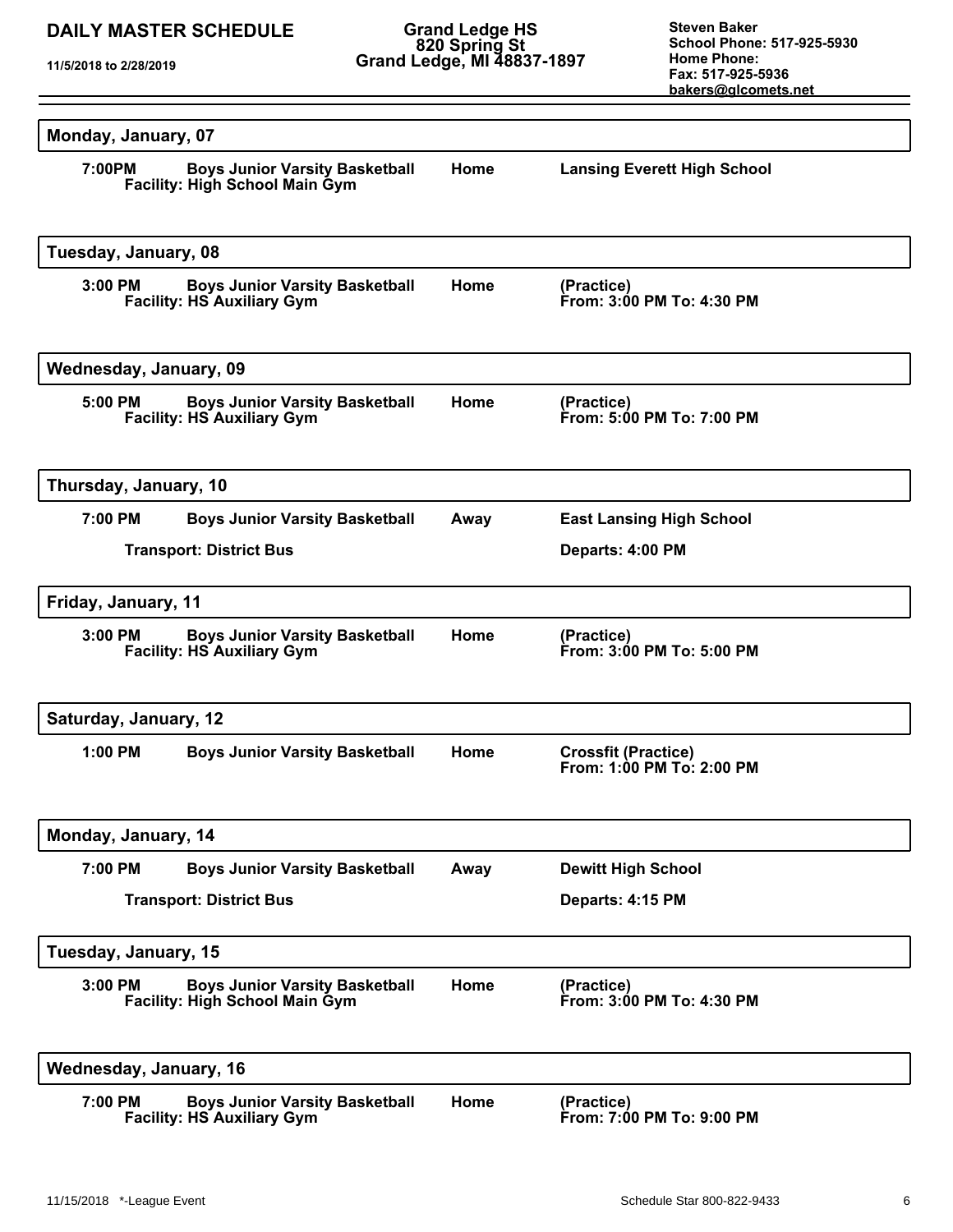**Grand Ledge HS 820 Spring St Grand Ledge, MI 48837-1897**

| Thursday, January, 17                                                                      |      |                                                         |  |  |  |
|--------------------------------------------------------------------------------------------|------|---------------------------------------------------------|--|--|--|
| <b>Boys Junior Varsity Basketball</b><br>7:00PM<br><b>Facility: High School Main Gym</b>   | Home | <b>Holt High School</b>                                 |  |  |  |
| Friday, January, 18                                                                        |      |                                                         |  |  |  |
| 3:00 PM<br><b>Boys Junior Varsity Basketball</b><br><b>Facility: High School Main Gym</b>  | Home | (Practice)<br>From: 3:00 PM To: 5:00 PM                 |  |  |  |
| Tuesday, January, 22                                                                       |      |                                                         |  |  |  |
| 5:00 PM<br><b>Boys Junior Varsity Basketball</b><br><b>Facility: HS Auxiliary Gym</b>      | Home | (Practice)<br>From: 5:00 PM To: 7:00 PM                 |  |  |  |
| Wednesday, January, 23                                                                     |      |                                                         |  |  |  |
| 7:30 PM<br><b>Boys Junior Varsity Basketball</b><br>Facility: Hayes M.S. gym               | Home | (Practice)<br>From: 7:30 PM To: 9:00 AM                 |  |  |  |
| Thursday, January, 24                                                                      |      |                                                         |  |  |  |
| 7:00 PM<br><b>Boys Junior Varsity Basketball</b>                                           | Away | <b>Okemos High School</b>                               |  |  |  |
| <b>Transport: District Bus</b>                                                             |      | Departs: 4:00 PM                                        |  |  |  |
| Friday, January, 25                                                                        |      |                                                         |  |  |  |
| 3:00 PM<br><b>Boys Junior Varsity Basketball</b><br><b>Facility: HS Auxiliary Gym</b>      | Home | (Practice)<br>From: 3:00 PM To: 5:00 PM                 |  |  |  |
| Saturday, January, 26                                                                      |      |                                                         |  |  |  |
| 1:00 PM<br><b>Boys Junior Varsity Basketball</b>                                           | Home | <b>Crossfit (Practice)</b><br>From: 1:00 PM To: 2:00 PM |  |  |  |
| Monday, January, 28                                                                        |      |                                                         |  |  |  |
| *7:00 PM<br><b>Boys Junior Varsity Basketball</b><br><b>Facility: High School Main Gym</b> | Home | <b>Waverly High School</b>                              |  |  |  |
| Wednesday, January, 30                                                                     |      |                                                         |  |  |  |
| <b>Boys Junior Varsity Basketball</b><br>7:00 PM<br><b>Facility: HS Auxiliary Gym</b>      | Home | (Practice)<br>From: 7:00 PM To: 9:00 PM                 |  |  |  |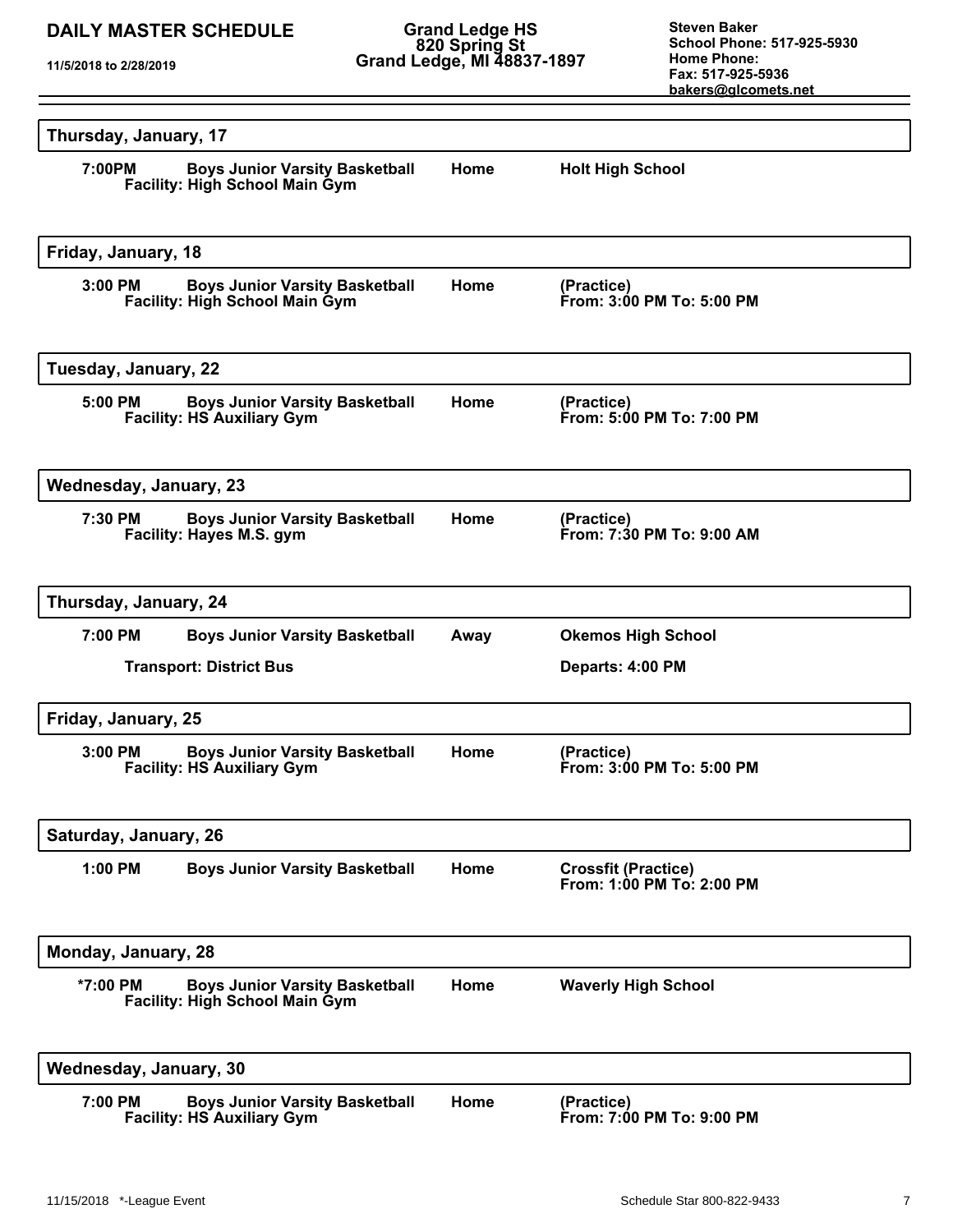**Grand Ledge HS 820 Spring St Grand Ledge, MI 48837-1897**

| Thursday, January, 31          |                                                                                |      |                                                         |
|--------------------------------|--------------------------------------------------------------------------------|------|---------------------------------------------------------|
| 5:00 PM                        | <b>Boys Junior Varsity Basketball</b><br><b>Facility: High School Main Gym</b> | Home | (Practice)<br>From: 5:00 PM To: 7:00 PM                 |
| Monday, February, 04           |                                                                                |      |                                                         |
| 5:00 PM                        | <b>Boys Junior Varsity Basketball</b><br><b>Facility: HS Auxiliary Gym</b>     | Home | (Practice)<br>From: 5:00 PM To: 7:00 PM                 |
| Tuesday, February, 05          |                                                                                |      |                                                         |
| 5:30 PM                        | <b>Boys Junior Varsity Basketball</b><br>Dismissal Time: 1:55 PM               | Away | <b>Coldwater High School</b>                            |
|                                | <b>Transport: District Bus</b>                                                 |      | Departs: 2:10 PM                                        |
| Wednesday, February, 06        |                                                                                |      |                                                         |
| 7:00 PM                        | <b>Boys Junior Varsity Basketball</b><br><b>Facility: HS Auxiliary Gym</b>     | Home | (Practice)<br>From: 7:00 PM To: 9:00 PM                 |
| Thursday, February, 07         |                                                                                |      |                                                         |
| 7:00 PM                        | <b>Boys Junior Varsity Basketball</b>                                          | Away | <b>Lansing Everett High School</b>                      |
| <b>Transport: District Bus</b> |                                                                                |      | Departs: 4:10 PM                                        |
| Friday, February, 08           |                                                                                |      |                                                         |
| $3:00$ PM                      | <b>Boys Junior Varsity Basketball</b><br><b>Facility: HS Auxiliary Gym</b>     | Home | (Practice)<br>From: 3:00 PM To: 5:00 PM                 |
| Saturday, February, 09         |                                                                                |      |                                                         |
| 1:00 PM                        | <b>Boys Junior Varsity Basketball</b>                                          | Home | <b>Crossfit (Practice)</b><br>From: 1:00 PM To: 2:00 PM |
| Monday, February, 11           |                                                                                |      |                                                         |
| 7:00PM                         | <b>Boys Junior Varsity Basketball</b><br><b>Facility: High School Main Gym</b> | Home | <b>East Lansing High School</b>                         |